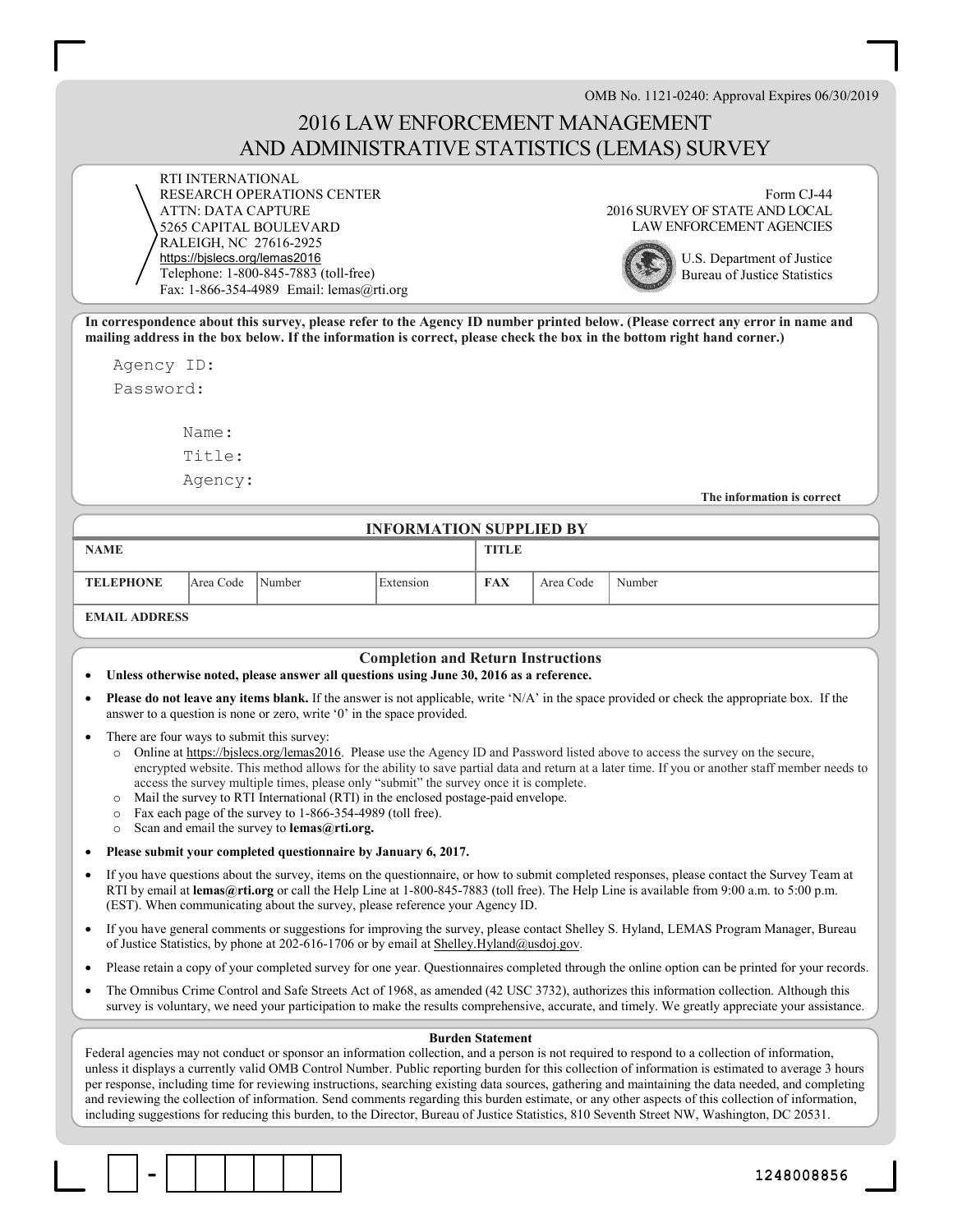|    |                                                                                                                                                                                                                                                                                                                                     | <b>Survey Instructions</b>                |                                                       |                                                  |                                                                                                                                                                        |                                        |           |
|----|-------------------------------------------------------------------------------------------------------------------------------------------------------------------------------------------------------------------------------------------------------------------------------------------------------------------------------------|-------------------------------------------|-------------------------------------------------------|--------------------------------------------------|------------------------------------------------------------------------------------------------------------------------------------------------------------------------|----------------------------------------|-----------|
|    | Answer questions by printing neatly or by marking the box to the left of your answer. You are<br>sometimes told to skip over some questions in this survey. When this happens you will see an arrow<br>with a note that tells you what question to answer next, like this:<br>⊠ Yes $\rightarrow$ <i>SKIP to #2</i><br>$\square$ No |                                           |                                                       |                                                  |                                                                                                                                                                        |                                        |           |
|    |                                                                                                                                                                                                                                                                                                                                     | <b>Section I: Descriptive Information</b> |                                                       |                                                  |                                                                                                                                                                        |                                        |           |
|    | Unless otherwise noted, please answer all questions using June 30, 2016 as a reference.                                                                                                                                                                                                                                             |                                           |                                                       |                                                  |                                                                                                                                                                        |                                        |           |
| 1. | Enter the number of AUTHORIZED full-time paid agency positions and ACTUAL full-time and part-time<br>paid agency employees as of June 30, 2016. Do not include reserve or auxiliary officers. Full-time employees<br>are those regularly scheduled for 35 or more hours per week. If none, enter '0'.                               |                                           |                                                       |                                                  |                                                                                                                                                                        |                                        |           |
|    |                                                                                                                                                                                                                                                                                                                                     |                                           |                                                       | <b>AUTHORIZED</b><br>full-time paid<br>positions | <b>Full-time</b>                                                                                                                                                       | <b>ACTUAL</b><br>paid agency employees | Part-time |
|    | a. Sworn personnel with general arrest powers                                                                                                                                                                                                                                                                                       |                                           |                                                       |                                                  |                                                                                                                                                                        |                                        |           |
|    | b. Officers/deputies with limited arrest powers<br>(e.g., jail or court officers in some agencies)                                                                                                                                                                                                                                  |                                           |                                                       |                                                  |                                                                                                                                                                        |                                        |           |
|    | c. Non-sworn employees                                                                                                                                                                                                                                                                                                              |                                           |                                                       |                                                  |                                                                                                                                                                        |                                        |           |
|    | d. TOTAL (sum of lines 'a' through 'c')                                                                                                                                                                                                                                                                                             |                                           |                                                       |                                                  |                                                                                                                                                                        |                                        |           |
|    | NOTE: If your agency had 0 ACTUAL full-time sworn AND fewer than 2 ACTUAL part-time sworn<br>as of June 30, 2016, please stop here and call 1-800-845-7883 to confirm your agency's eligibility                                                                                                                                     |                                           | to take the survey.                                   |                                                  |                                                                                                                                                                        |                                        |           |
| 2. | Of the total number of ACTUAL FULL-TIME<br><b>SWORN</b> personnel with general arrest powers<br>(as entered in 1.a, column 2), enter the number<br>of each of the following: (Personnel may be<br>counted more than once. If none, enter '0'.)                                                                                      |                                           |                                                       |                                                  | 3. As of June 30, 2016, how many unpaid<br>RESERVE/AUXILIARY OFFICERS did your<br>agency have? Enter the full-time and part-time<br>numbers below. If none, enter '0'. |                                        |           |
|    | a. Uniformed officers with                                                                                                                                                                                                                                                                                                          |                                           |                                                       |                                                  |                                                                                                                                                                        | <b>Full-time</b>                       | Part-time |
|    | REGULARLY ASSIGNED<br>DUTIES that include<br>responding to citizen                                                                                                                                                                                                                                                                  |                                           |                                                       | arrest powers                                    | a. Sworn with general                                                                                                                                                  |                                        |           |
|    | calls/requests for service<br>b. Community Policing or<br>Relations Officers, or other                                                                                                                                                                                                                                              |                                           | b. Officers/deputies<br>with limited arrest<br>powers |                                                  |                                                                                                                                                                        |                                        |           |
|    | sworn personnel specifically<br>designated to engage in<br>community policing activities                                                                                                                                                                                                                                            |                                           |                                                       | c. Non-sworn                                     |                                                                                                                                                                        |                                        |           |
|    | c. School Resource Officers,<br>School Liaison Officers, or<br>other general sworn personnel<br>whose primary duties are<br>related to school safety<br>(exclude crossing guards)                                                                                                                                                   |                                           |                                                       |                                                  |                                                                                                                                                                        |                                        |           |

 $\overline{1}$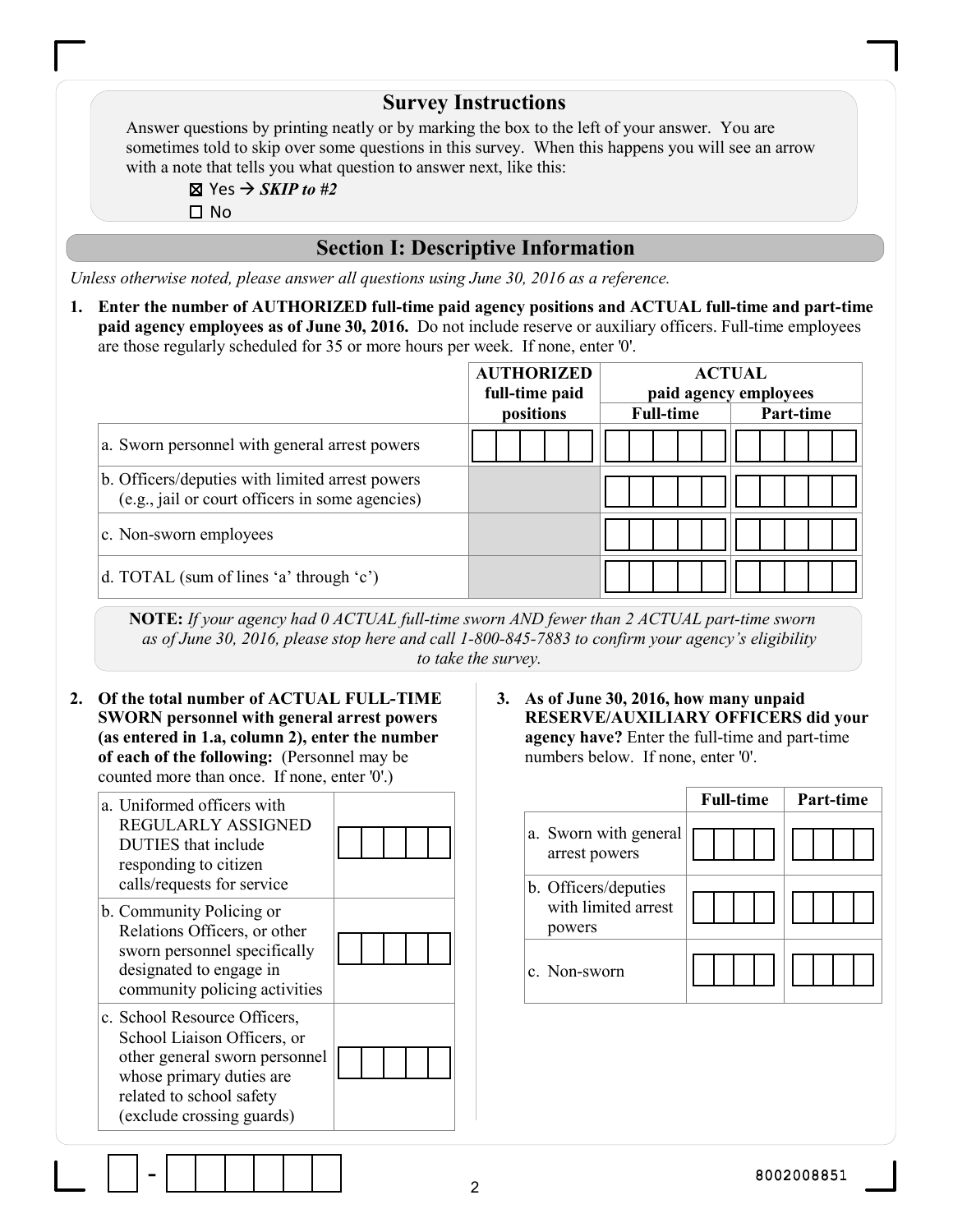4. Enter the number of FULL-TIME personnel according to their PRIMARY job responsibility as of June 30, 2016. Count each full-time staff person only once. If a person performs more than one function, enter that person's count in the job category in which s/he spent most of her/his time. If none, enter '0'. If a position does not exist in your agency, enter 'N/A'.

|                                                                                                                                                                                                                                                                                                                              | Sworn with<br>general arrest<br>powers | <b>Officers/deputies</b><br>with limited<br>arrest powers                                                                                                                                                                                                                                                                                               | Non-sworn  |
|------------------------------------------------------------------------------------------------------------------------------------------------------------------------------------------------------------------------------------------------------------------------------------------------------------------------------|----------------------------------------|---------------------------------------------------------------------------------------------------------------------------------------------------------------------------------------------------------------------------------------------------------------------------------------------------------------------------------------------------------|------------|
| a. <b>Administration</b> – Chief of police or sheriff,<br>assistants and other personnel who work in<br>administrative capacity. Include finance,<br>personnel and internal affairs.                                                                                                                                         |                                        |                                                                                                                                                                                                                                                                                                                                                         |            |
| b. Field operations – Police officers, deputies,<br>detectives, inspectors, supervisors, and other<br>personnel providing direct law enforcement<br>services. Include traffic, patrol, investigations<br>and special operations.                                                                                             |                                        |                                                                                                                                                                                                                                                                                                                                                         |            |
| 1. Patrol/field officers only                                                                                                                                                                                                                                                                                                |                                        |                                                                                                                                                                                                                                                                                                                                                         |            |
| 2. Detectives/investigators only                                                                                                                                                                                                                                                                                             |                                        |                                                                                                                                                                                                                                                                                                                                                         |            |
| c. Technical support - Dispatchers, records clerks,<br>data processors, and other personnel providing<br>support services other than administrative.<br>Include communications, fleet management and<br>training.                                                                                                            |                                        |                                                                                                                                                                                                                                                                                                                                                         |            |
| Jail-related duties - Correctional officers,<br>$d_{\cdot}$<br>guards, and other support personnel who<br>primarily work in the jail.                                                                                                                                                                                        |                                        |                                                                                                                                                                                                                                                                                                                                                         |            |
| e. Court related duties - Bailiffs, security guards,<br>process servers, etc.                                                                                                                                                                                                                                                |                                        |                                                                                                                                                                                                                                                                                                                                                         |            |
| f. Other (e.g., crossing guards, parking<br>enforcement, etc.)                                                                                                                                                                                                                                                               |                                        |                                                                                                                                                                                                                                                                                                                                                         |            |
| Enter your agency's total operating budget for<br>the fiscal year that included June 30, 2016. If the<br>budget is not available, provide an estimate and<br>check the box below. Include jails administered by<br>your agency. Do NOT include building<br>construction costs or major equipment purchases.<br>${\mathbb S}$ | 6.<br>received, enter '0'.             | Enter the total estimated value of money, goods,<br>and property received by your agency from an<br><b>ASSET FORFEITURE program during the</b><br>fiscal year that included June 30, 2016. If data<br>are not available, provide an estimate and check<br>the box below. Include federal, state and local<br>funds. If no money, goods or property were |            |
| $\Box$ Please mark here if this figure is an estimate<br>Please indicate the date range of your agency's<br>fiscal year that included June 30, 2016:                                                                                                                                                                         | ${\mathbb S}$                          | $\Box$ Please mark here if this figure is an estimate                                                                                                                                                                                                                                                                                                   |            |
| Start:<br>D D<br>M M<br>End:<br>M M<br>D D                                                                                                                                                                                                                                                                                   |                                        |                                                                                                                                                                                                                                                                                                                                                         |            |
|                                                                                                                                                                                                                                                                                                                              | 3                                      |                                                                                                                                                                                                                                                                                                                                                         | 2768008854 |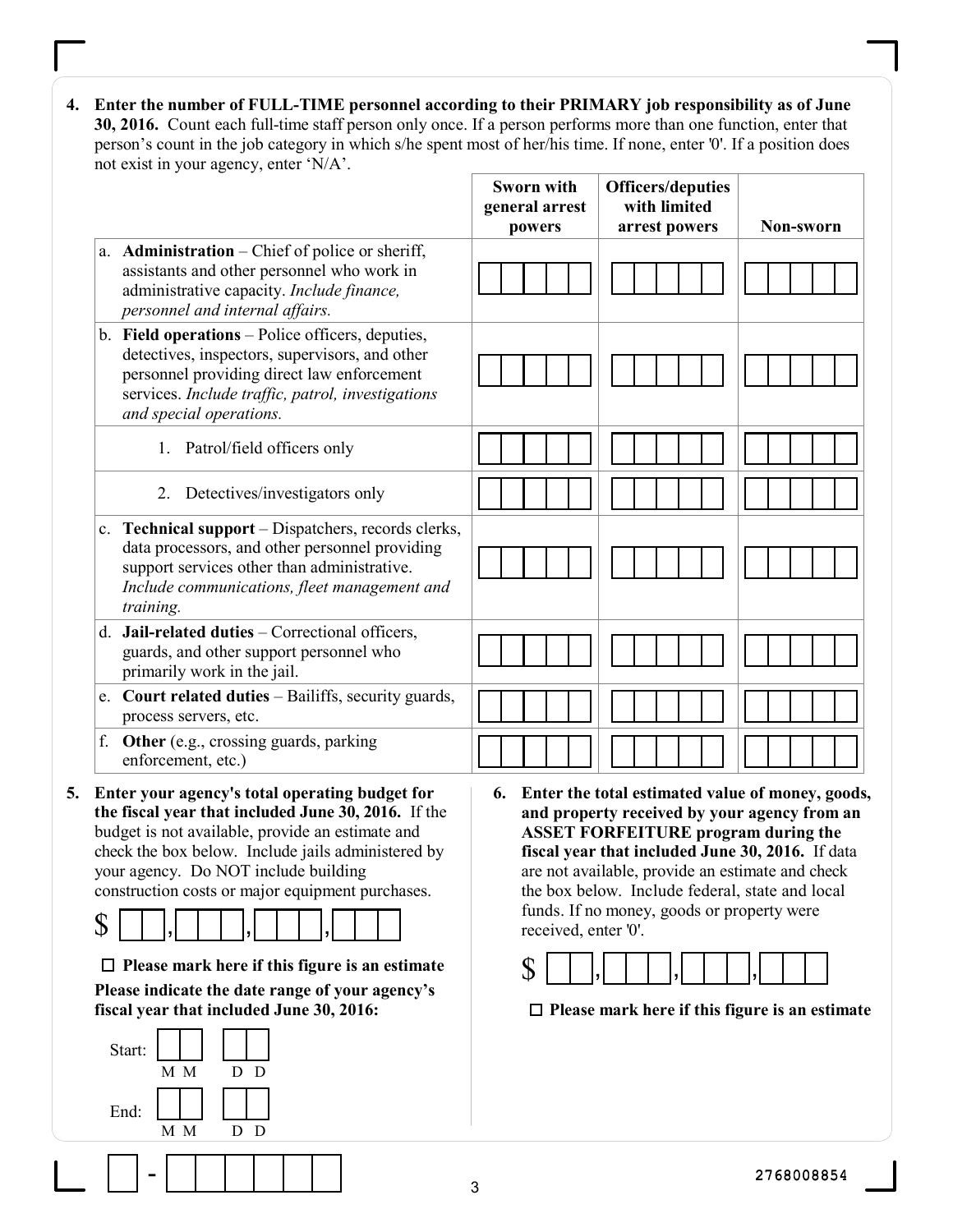# Section II: Personnel

Unless otherwise noted, please answer all questions using June 30, 2016 as a reference.

- 7a. Indicate your agency's minimum education requirement which new officer recruits must have at hiring or within two years of hiring. Mark only 1 response.
	- □ Four-year college degree required
	- $\Box$  Two-year college degree required
	- $\Box$  Some college but no degree required
		- $\rightarrow$  Total number of credit hours required:
	- $\Box$  High school diploma or equivalent required  $\Box$  No formal education requirement  $\rightarrow$  *SKIP to #8*
- 7b. Does your agency consider MILITARY SERVICE as an exemption to this minimum education requirement?
	- □ Yes
	- $\square$  No
- 8. Does your agency require a new officer recruit to be a U.S. citizen before hire? □ Yes
	- □ No
	-
- 9. How many total hours of ACADEMY training and FIELD training (e.g., with FTO) are required of your agency's new officer recruits? Include law enforcement training only. Include both state/POST requirements plus additional agency requirements. If no training of that type is required, enter '0'.

|                     |  |  | <b>Total Hours</b> |  |
|---------------------|--|--|--------------------|--|
| a. Academy training |  |  |                    |  |
| b. Field training   |  |  |                    |  |

10. On average, how many hours of IN-SERVICE training are required annually for your agency's NON-PROBATIONARY field/patrol officers? Include law enforcement training only. Include both state/POST requirements plus additional agency requirements. If no in-service training is required, enter '0'.

Average annual hours per officer

11. Which of the following screening techniques are used by your agency in selecting new officer recruits?

|                | <b>Background/record checks</b>                             | Yes        | N <sub>0</sub> |
|----------------|-------------------------------------------------------------|------------|----------------|
| a.             | Background investigation                                    | П          | □              |
| b.             | Credit history check                                        | П          | $\Box$         |
| $\mathbf{c}$ . | Criminal history check                                      | □          | $\Box$         |
| d.             | Driving record check                                        | П          | □              |
| e.             | Social media check                                          | $\Box$     | $\Box$         |
|                | <b>Personal attributes</b>                                  | Yes        | N <sub>0</sub> |
| f.             | Personal interview                                          | п          | □              |
| g.             | Personality/psychological<br>inventory                      | П          | п              |
| h.             | Polygraph exam                                              | П          | □              |
| $\dot{1}$ .    | Psychological interview                                     | П          | $\Box$         |
| j.             | Voice stress analyzer                                       | $\Box$     | $\Box$         |
| k.             | Written aptitude test                                       | П          | $\Box$         |
| 1.             | Analytical/problem-solving<br>ability assessment            | п          | п              |
|                | <b>Community relations skills</b>                           | Yes        | N <sub>0</sub> |
| m <sub>1</sub> | Assessment of understanding<br>diverse cultural populations | п          | п              |
| n.             | Mediation/conflict management<br>skills assessment          | П          | п              |
|                | <b>Physical attributes</b>                                  | <b>Yes</b> | N <sub>0</sub> |
| 0.             | Drug test                                                   | □          | □              |
| p.             | Medical exam                                                | п          | $\Box$         |
| q.             | Vision test                                                 | п          | σ              |
| r.             | Physical agility/fitness test                               | $\Box$     | □              |

12. Enter the number of FULL-TIME agency personnel who were bi- or multilingual as of June 30, 2016. Full-time employees are those regularly scheduled for 35 or more hours per week. If none, enter '0'. If a position does not exist in your agency, enter 'N/A'.

|    |                           | Number of<br>Personnel |
|----|---------------------------|------------------------|
| a. | Sworn with general arrest |                        |
|    | powers                    |                        |
|    | b. Officers/deputies with |                        |
|    | limited arrest powers     |                        |
|    | c. Non-sworn              |                        |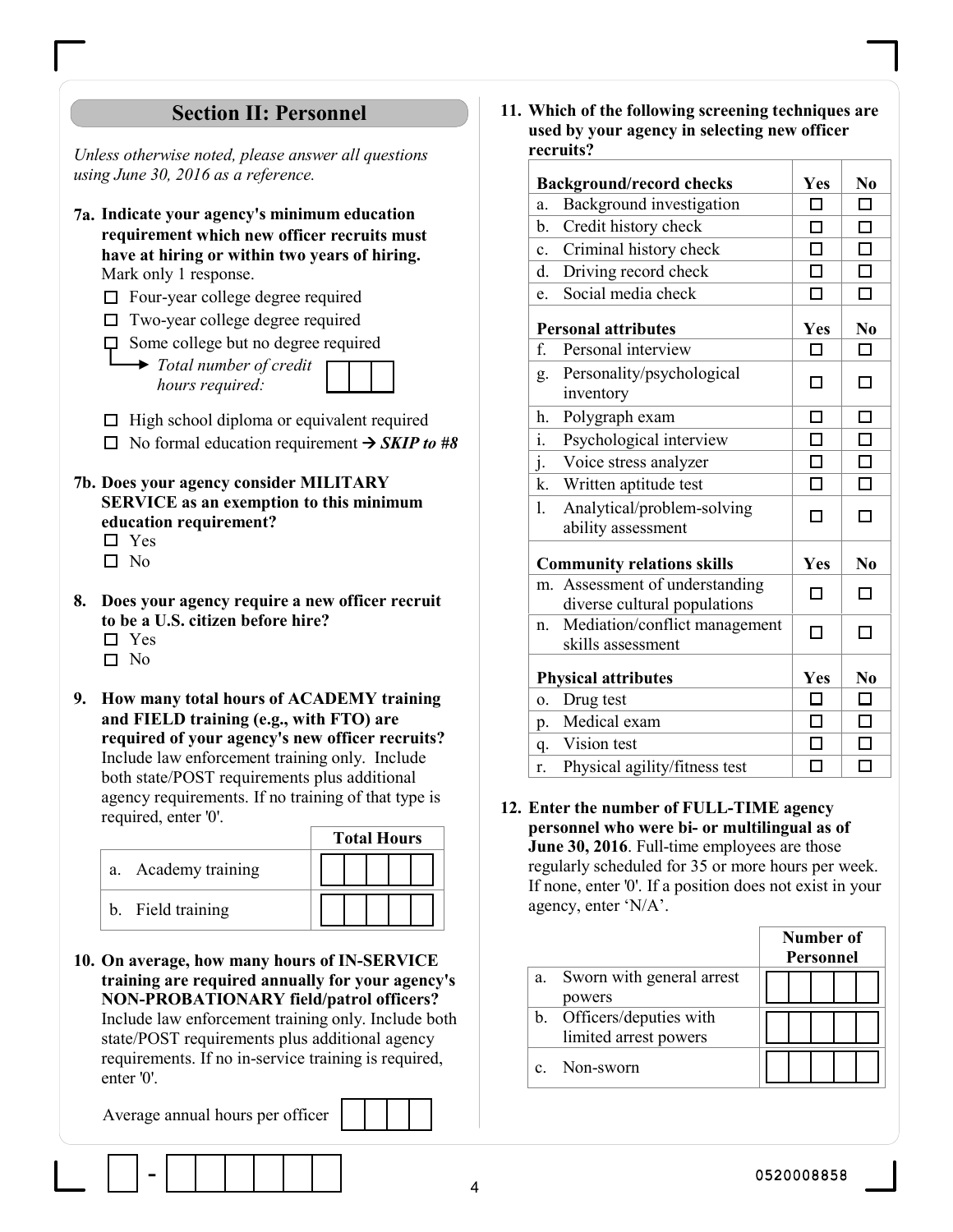13. Enter the number of FULL-TIME SWORN personnel who were HIRED or SEPARATED during the fiscal year including June 30, 2016 by RACE, HISPANIC ORIGIN and SEX. The TOTAL rows should have the same values. If none, enter '0'.

|     |                                                                      | <b>New Hires</b> | <b>Separations</b> |
|-----|----------------------------------------------------------------------|------------------|--------------------|
|     | a. White, non-<br>Hispanic                                           |                  |                    |
|     | b. Black or African<br>American, non-<br>Hispanic                    |                  |                    |
|     | c. Hispanic or<br>Latino                                             |                  |                    |
|     | d. American Indian<br>or Alaska<br>Native, non-<br>Hispanic          |                  |                    |
|     | e. Asian, non-<br>Hispanic                                           |                  |                    |
|     | f. Native Hawaiian<br>or other Pacific<br>Islander, non-<br>Hispanic |                  |                    |
|     | g. Two or more<br>races                                              |                  |                    |
|     | h. Not known                                                         |                  |                    |
| i.  | <b>TOTAL</b><br>(sum 'a' to 'h')                                     |                  |                    |
| ij. | Male                                                                 |                  |                    |
|     | k. Female                                                            |                  |                    |
| Ì,  | <b>TOTAL</b><br>(sum 'j' and 'k') $\parallel$                        |                  |                    |

14. Enter the number of FULL-TIME SWORN personnel by RACE, HISPANIC ORIGIN and SEX for the pay period that included June 30, 2016. If none, enter '0'.

|                | $\mathsf{true}, \mathsf{true}, \mathsf{true}$                        | Male | Female |
|----------------|----------------------------------------------------------------------|------|--------|
|                | a. White, non-<br>Hispanic                                           |      |        |
|                | b. Black or African<br>American, non-<br>Hispanic                    |      |        |
|                | c. Hispanic or<br>Latino                                             |      |        |
|                | d. American Indian<br>or Alaska<br>Native, non-<br>Hispanic          |      |        |
|                | e. Asian, non-<br>Hispanic                                           |      |        |
|                | f. Native Hawaiian<br>or other Pacific<br>Islander, non-<br>Hispanic |      |        |
|                | g. Two or more<br>races                                              |      |        |
|                | h. Not known                                                         |      |        |
| $\mathbf{i}$ . | <b>TOTAL</b><br>(sum 'a' to 'h')                                     |      |        |

- 15. Enter the SEX, RACE and HISPANIC ORIGIN of the chief executive (e.g., Chief of Police, Sheriff, Commissioner) for the pay period that included June 30, 2016.
	- a. Sex
		- $\square$  Male
		- $\square$  Female

#### b. Race and Hispanic Origin

- White, non-Hispanic
- □ Black or African American, non-Hispanic
- $\Box$  Hispanic or Latino
- □ American Indian or Alaskan Native, non-Hispanic
- $\Box$  Asian, non-Hispanic
- □ Native Hawaiian or other Pacific Islander, non-Hispanic
- $\Box$  Two or more races
- □ Not known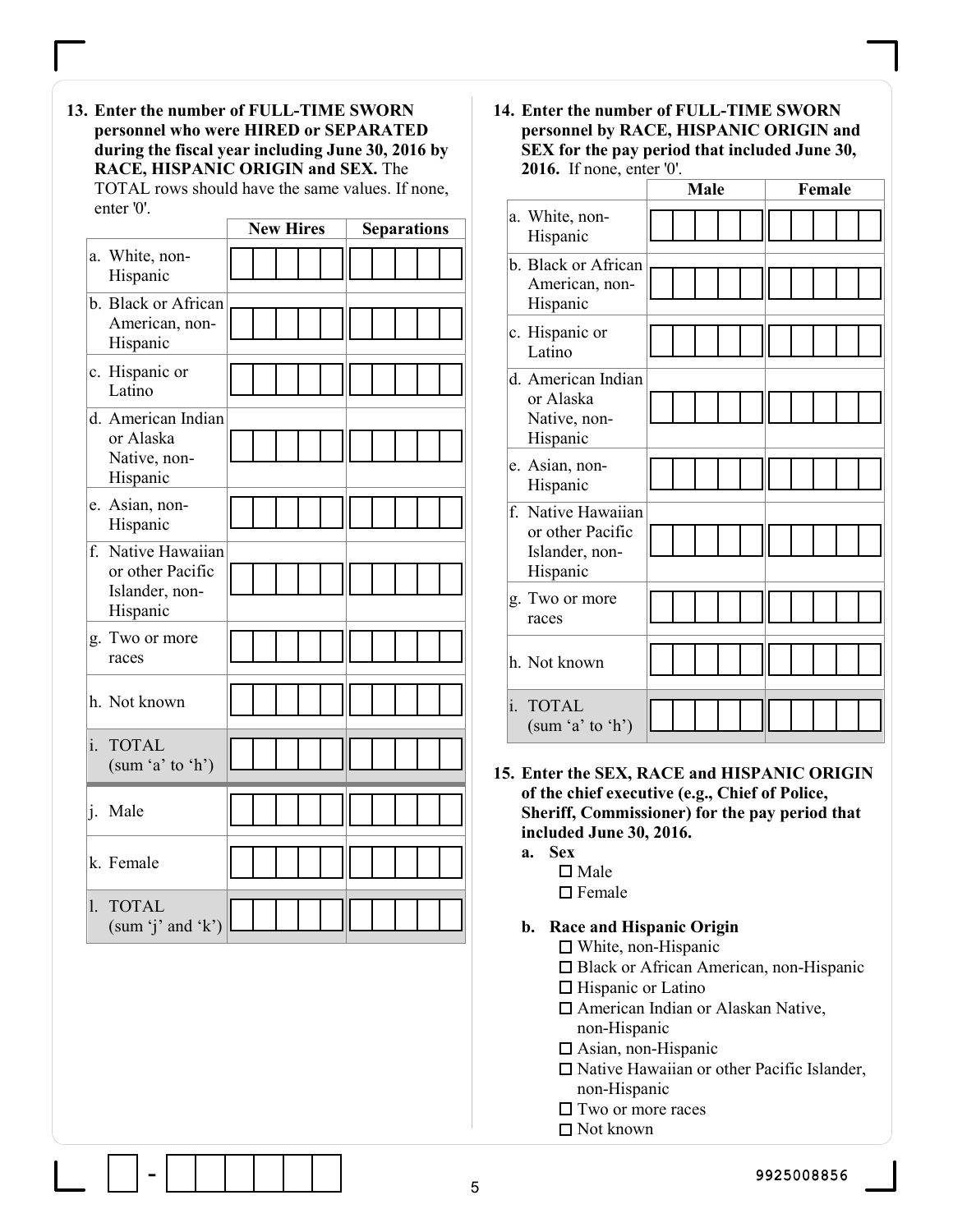| 16. Enter the number of FULL-TIME SWORN         |
|-------------------------------------------------|
| personnel by RACE, HISPANIC ORIGIN and          |
| SEX who held the following supervisory          |
| positions for the pay period that included June |
| 30, 2016. If a position does not exist in your  |
| agency, enter 'N/A'. If none, enter '0'.        |

| agency, enter $N/A$ . If none, enter $\sigma$ .                      |                                                                                                                      |                                                       |  |  |  |
|----------------------------------------------------------------------|----------------------------------------------------------------------------------------------------------------------|-------------------------------------------------------|--|--|--|
|                                                                      | <b>Intermediate</b><br>supervisor<br>(below chief<br>executive and<br>above sergeant<br>or first-line<br>supervisor) | Sergeant or<br>equivalent<br>first-line<br>supervisor |  |  |  |
| a. White, non-<br>Hispanic                                           |                                                                                                                      |                                                       |  |  |  |
| b. Black or African<br>American, non-<br>Hispanic                    |                                                                                                                      |                                                       |  |  |  |
| c. Hispanic or<br>Latino                                             |                                                                                                                      |                                                       |  |  |  |
| d. American Indian<br>or Alaska<br>Native, non-<br>Hispanic          |                                                                                                                      |                                                       |  |  |  |
| e. Asian, non-<br>Hispanic                                           |                                                                                                                      |                                                       |  |  |  |
| f. Native Hawaiian<br>or other Pacific<br>Islander, non-<br>Hispanic |                                                                                                                      |                                                       |  |  |  |
| g. Two or more<br>races                                              |                                                                                                                      |                                                       |  |  |  |
| h. Not known                                                         |                                                                                                                      |                                                       |  |  |  |
| i.<br><b>TOTAL</b><br>(sum 'a' to 'h')                               |                                                                                                                      |                                                       |  |  |  |
| i.<br>Male                                                           |                                                                                                                      |                                                       |  |  |  |
| k. Female                                                            |                                                                                                                      |                                                       |  |  |  |
| <b>TOTAL</b><br>$\mathbf{L}$<br>(sum 'j' and 'k')                    |                                                                                                                      |                                                       |  |  |  |
|                                                                      |                                                                                                                      |                                                       |  |  |  |

17. Is collective bargaining authorized for your agency's employees? If a personnel category does not exist in your agency, mark 'N/A'.

|                                                    | All | Some None N/A |  |
|----------------------------------------------------|-----|---------------|--|
| a. Sworn with general<br>arrest powers             | П   |               |  |
| b. Officers/deputies with<br>limited arrest powers | п   |               |  |
| c. Non-sworn                                       | П   |               |  |

# Section III: Operations

18. Enter the total number of calls for service (e.g., 911 calls, non-emergency calls, alarm or other source) received and dispatched by your agency during the fiscal year including June 30, 2016. If none, enter '0'. If data are not available, provide an estimate and check the corresponding box.

|                                           | <b>Total Number</b>      |
|-------------------------------------------|--------------------------|
| a. Calls/requests for<br>service received |                          |
|                                           | $\Box$ Check if estimate |
| b. Calls/requests for                     |                          |
| service resulting in                      |                          |
| dispatch of officer(s)                    |                          |
| or use of on-site unit                    | $\Box$ Check if estimate |

19. During the fiscal year including June 30, 2016, did your agency use the following TYPES OF PATROL?

|                                            |                  | As            |                |
|--------------------------------------------|------------------|---------------|----------------|
|                                            | <b>Regularly</b> | <b>Needed</b> | N <sub>0</sub> |
| a. Automobile                              |                  |               |                |
| b. Motorcycle                              |                  |               |                |
| c. Foot                                    |                  |               |                |
| d. Horse                                   |                  |               |                |
| e. Bicycle                                 |                  |               |                |
| f. Human                                   |                  |               |                |
| transporter                                |                  |               |                |
| (e.g., Segway)                             |                  |               |                |
| g. Manned aviation                         |                  |               |                |
| (e.g., airplane or                         |                  |               |                |
| helicopter)                                |                  |               |                |
| h. Marine                                  |                  |               |                |
| (e.g., boat)                               |                  |               |                |
| i. Other                                   |                  |               |                |
| (please specify): $\overline{\phantom{a}}$ |                  |               |                |
|                                            |                  |               |                |
|                                            |                  |               |                |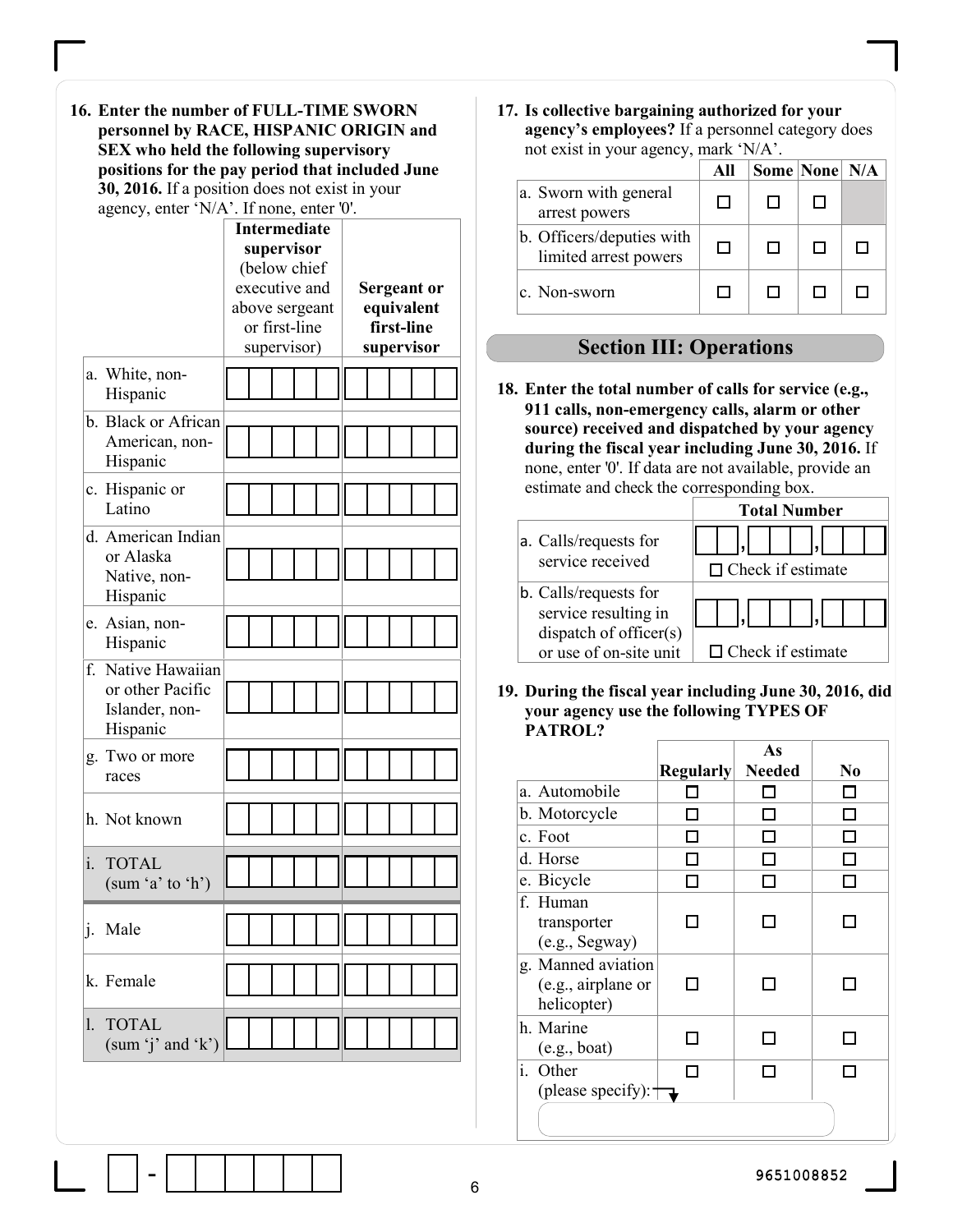# Section IV: Community Policing

- 20. As of June 30, 2016, did your agency's mission statement include a community policing component?
	- $\square$  Yes
	- $\square$  No
	- $\Box$  N/A agency does not have a mission statement
- 21. During the fiscal year including June 30, 2016, which of the following did your agency do?

|                                                                    | <b>Yes</b> |  |
|--------------------------------------------------------------------|------------|--|
| a. Maintain a written community<br>policing plan                   | П          |  |
| b. Use technology to support the<br>analysis of community problems | п          |  |
| c. Conduct a citizen police academy                                |            |  |

22. During the fiscal year including June 30, 2016, what proportion of agency personnel received at least eight hours of community policing training (e.g., problem solving, SARA, or community partnerships)? Mark one choice per line. If your agency did not conduct training for a particular type of employee, please mark 'None.' If a personnel category does not exist in your agency, mark 'N/A'.

|                                  | All | Some   None | N/A |
|----------------------------------|-----|-------------|-----|
| a. New officer recruits          |     |             |     |
| b. In-service sworn<br>personnel |     |             |     |

23. As of June 30, 2016, how many FULL-TIME SWORN personnel with primary responsibility for patrol/field duties (reported in 4.b.1, column 1) were encouraged to engage in SARA-type problem solving projects? If none, enter '0'.

Full-time sworn patrol/field officers

24. As of June 30, 2016, how many FULL-TIME SWORN personnel with primary responsibility for patrol/field duties (reported in 4.b.1, column 1) were assigned to specific geographic areas/beats? If none, enter '0'.

Full-time sworn patrol/field officers



25. During the fiscal year including June 30, 2016, did your agency have a problem-solving partnership or written agreement with any of the following?

|                                          | Yes | No |
|------------------------------------------|-----|----|
| a. Advocacy groups                       |     |    |
| b. Business groups                       |     |    |
| c. Other local law enforcement agencies  |     |    |
| d. Neighborhood associations             |     |    |
| e. University or research group          |     |    |
| f. Other (please specify): $\rightarrow$ |     |    |
|                                          |     |    |

- 26. During the fiscal year including June 30, 2016, did your agency conduct or sponsor a formal survey of local residents on crime experiences, fear of crime, or satisfaction with police? Yes  $\Box$  No
- 27. During the fiscal year including June 30, 2016, did your agency use information from a survey of citizens for any of the following?
	- □ Agency did not conduct or sponsor a citizen survey at any time  $\rightarrow$  SKIP to #28

|                                                     | Yes |  |
|-----------------------------------------------------|-----|--|
| a. Prioritizing crime/disorder problems             |     |  |
| b. Allocating resources to neighborhoods            |     |  |
| $ c $ . Evaluating officer or agency<br>performance |     |  |
| d. Training development                             |     |  |
| e. Informing agency policies and<br>procedures      |     |  |

### Section V: Equipment

28. Does your agency supply or give a cash allowance to its FULL-TIME SWORN personnel to purchase the following? Mark all that apply in each row.

|     |                 |                        | <b>Agency provides</b> | <b>Neither</b>     | <b>Equipment not</b> |
|-----|-----------------|------------------------|------------------------|--------------------|----------------------|
|     |                 | <b>Agency supplies</b> | cash allowance         | (officer provides) | authorized           |
| la. | Primary sidearm |                        |                        |                    |                      |
| b.  | Backup sidearm  |                        |                        |                    |                      |
|     | Body armor      |                        |                        |                    |                      |
|     | Uniform         |                        |                        |                    |                      |
|     |                 |                        |                        |                    |                      |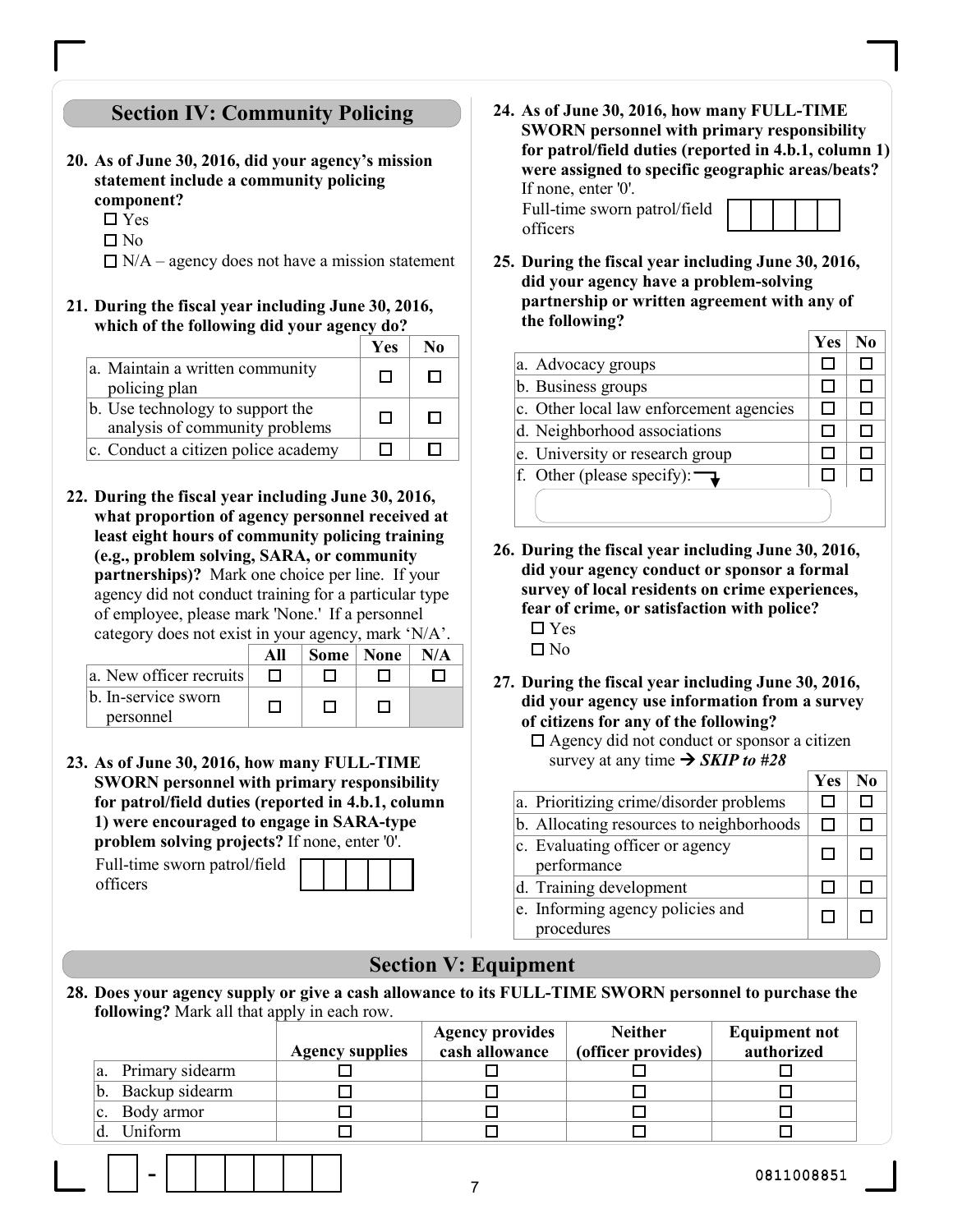29. Which types of sidearms are authorized for use by your agency's FULL-TIME SWORN personnel? Mark all that apply in each row.

|                   | On-duty primary $\vert$ On-duty backup<br>sidearm | sidearm | Off-duty | <b>Equipment not</b><br>authorized |
|-------------------|---------------------------------------------------|---------|----------|------------------------------------|
| a. Semi-automatic |                                                   |         |          |                                    |
| b. Revolver       |                                                   |         |          |                                    |

### 30. Which types of secondary firearms does your agency issue to FULL-TIME SWORN personnel

- or authorize for use? Mark all that apply.
- $\Box$  Fully automatic rifle (e.g., M-16)  $\Box$  Semi-automatic rifle (e.g., AR-15)
- $\Box$  Manual rifle
- 
- $\Box$  Shotgun (any type)
- $\Box$  Other (please specify): $\rightarrow$
- $\Box$  N/A no secondary firearms authorized
- 31. As of June 30, 2016, which of the following types of WEAPONS or ACTIONS were authorized for use by your agency's FULL-TIME SWORN personnel?

|                                                                    | <b>Authorized for:</b> |             |                  |
|--------------------------------------------------------------------|------------------------|-------------|------------------|
|                                                                    | All                    | <b>Some</b> | <b>Not</b>       |
|                                                                    | sworn                  |             | sworn authorized |
| a. Open hand techniques                                            | ר ו                    | П           |                  |
| b. Closed hand<br>techniques                                       | П                      | П           |                  |
| c. Takedown techniques<br>(e.g., straight arm bar)                 | П                      |             |                  |
| d. Hold or neck restraint<br>(e.g., carotid hold)                  |                        |             |                  |
| e. Leg hobble or other<br>restraints (not<br>including handcuffs)  |                        |             |                  |
| f. OC spray/foam                                                   |                        |             |                  |
| g. Chemical agent<br>projectile (e.g., CS/tear<br>gas, OC pellets) |                        |             |                  |
| h. Baton                                                           | П                      |             |                  |
| i. Blunt force projectile<br>(e.g., bean bag, rubber<br>bullets)   |                        |             |                  |
| j. Conducted energy<br>device (e.g., Taser,<br>stun gun, Stinger)  |                        |             |                  |
| k. Explosives                                                      | ٠                      |             |                  |
| Other (please specify): $\dagger$<br>1.                            | ₩                      |             |                  |
|                                                                    |                        |             |                  |

#### 32. As of June 30, 2016, does your agency require written documentation when the following types of WEAPONS or ACTIONS are used by your agency's FULL-TIME SWORN personnel?

|                                                                   | Yes           | N <sub>0</sub> | N/A |
|-------------------------------------------------------------------|---------------|----------------|-----|
| a. Open hand techniques                                           | П             | П              | П   |
| b. Closed hand techniques                                         | п             | п              | П   |
| c. Takedown techniques (e.g.,<br>straight arm bar)                | □             | П              | П   |
| d. Hold or neck restraint (e.g.,<br>carotid hold)                 | П             | П              | П   |
| e. Leg hobble or other<br>restraints (not including<br>handcuffs) |               |                |     |
| f. OC spray/foam                                                  | П             | П              | п   |
| g. Chemical agent projectile<br>(e.g., CS/tear gas, OC pellets)   | П             |                |     |
| h. Baton                                                          | П             |                | П   |
| i. Blunt force projectile (e.g.,<br>bean bag, rubber bullets)     | Π             | П              | П   |
| j. Display of conducted energy<br>device (e.g., Taser flashing)   | П             | П              | П   |
| k. Use of conducted energy<br>device                              | $\mathcal{L}$ |                | П   |
| 1. Explosives                                                     |               |                | П   |
| m. Display of firearm                                             |               |                | П   |
| n. Discharge of a firearm                                         |               |                | П   |
| o. Other (please specify):                                        | I             |                | П   |
|                                                                   |               |                |     |

33. Does your agency REQUIRE uniformed field/patrol officers to wear protective body armor while in the field?

- $\Box$  Yes all the time
- $\Box$  Yes in some circumstances
- $\square$  No
- 34. Does your agency REQUIRE uniformed field/patrol officers to wear their seat belt while driving or riding in an agency vehicle?  $\Box$  Yes - all the time
	-
	- $\Box$  Yes in some circumstances  $\Box$  No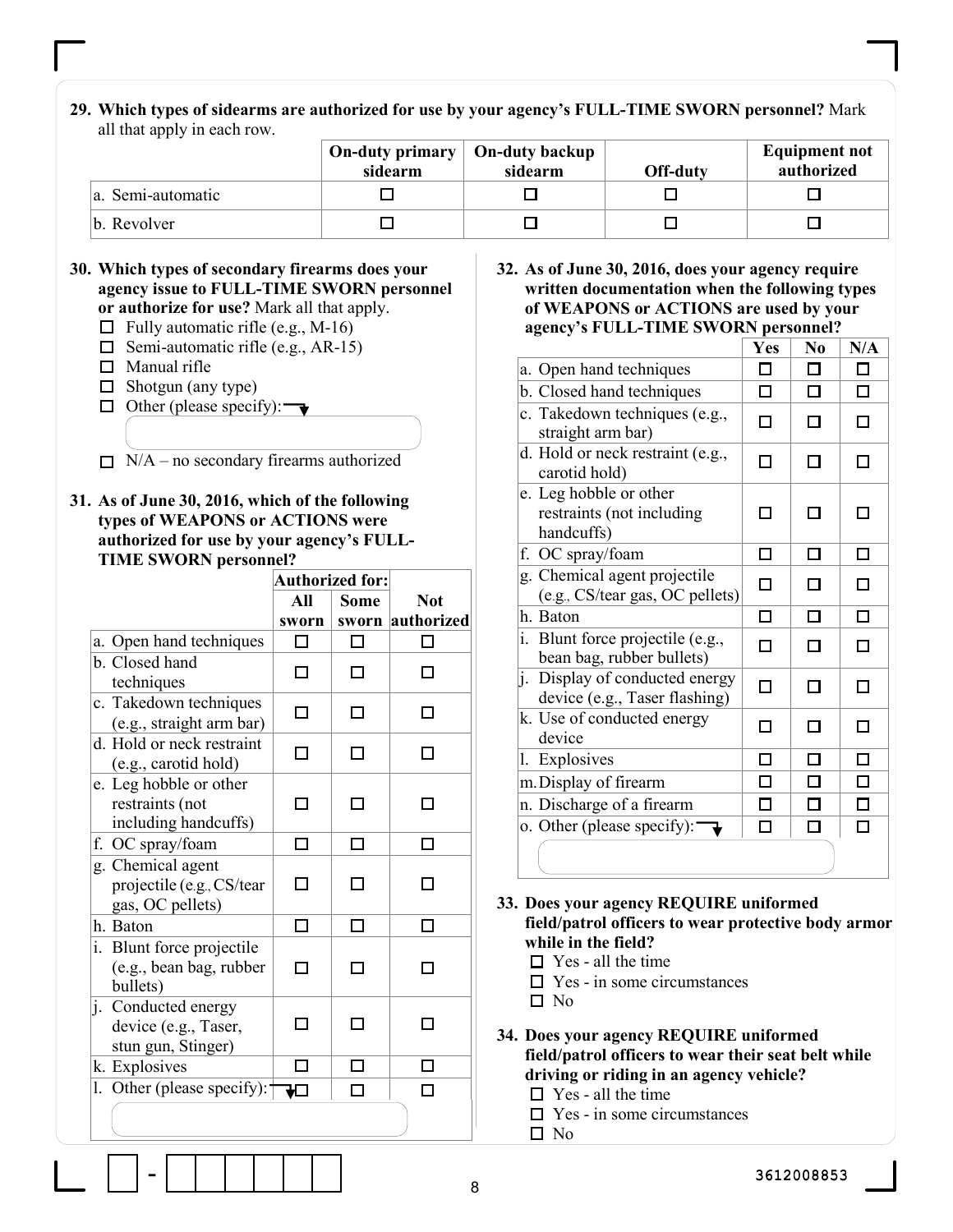35. During the fiscal year including June 30, 2016, did your agency operate any of the following types of motorized vehicles or equipment?

|                                                                                           | Yes                         | N <sub>0</sub> |
|-------------------------------------------------------------------------------------------|-----------------------------|----------------|
| a. Marked cars                                                                            |                             |                |
| b. Other marked vehicles (e.g., SUV,<br>truck, or van)                                    |                             |                |
| c. Unmarked cars                                                                          | l 1                         |                |
| d. Other unmarked vehicles (e.g.,<br>SUV, truck, or van)                                  | П                           |                |
| e. Armored military-type vehicles<br>(e.g., MRAP, tank, BearCat or<br>other SWAT carrier) | l l                         |                |
| f. All-terrain vehicles (ATVs)                                                            | $\mathcal{L}_{\mathcal{A}}$ |                |
| g. Motorcycles                                                                            | П                           |                |
| h. Boats                                                                                  | Π                           |                |
| i. Manned aviation (e.g., airplane or<br>helicopter)                                      | П                           |                |
| Unmanned aerial drones<br>$\mathbf{1}$ .                                                  | П                           |                |
| k. Other (please specify):                                                                |                             |                |
|                                                                                           |                             |                |

36. During the fiscal year including June 30, 2016, how many of the following types of video cameras were operated by your agency on a REGULAR basis? If none, enter '0'.

|                                                     | <b>Total Number</b> |
|-----------------------------------------------------|---------------------|
| a. Fixed-site surveillance in<br>public areas       |                     |
| b. Mobile surveillance                              |                     |
| c. In patrol cars                                   |                     |
| d. On police officers (e.g., body-<br>worn cameras) |                     |
| e. On weapons                                       |                     |
| f. On aerial drones                                 |                     |

### Section VI: Technology

- 37. As of June 30, 2016, did your agency maintain a website for any of the following?
	- $\Box$  Agency did not maintain a website  $\rightarrow$  SKIP to #38

|                                                                                                | Yes | N <sub>0</sub> |
|------------------------------------------------------------------------------------------------|-----|----------------|
| a. Providing direct access to crime.<br>statistics/data                                        |     |                |
| b. Providing direct access to stop (i.e.,<br>motor vehicle or street/field)<br>statistics/data | □   | l 1            |
| c. Providing direct access to arrest<br>statistics/data                                        | П   |                |
| d. Enabling citizens to report crimes<br>or problems                                           |     |                |
| e. Enabling citizens to ask questions<br>and/or provide feedback                               | H   |                |
| f. Enabling citizens to file complaints<br>about police behavior or actions                    |     |                |

#### 38. As of June 30, 2016, did your agency use any of the following social media channels to communicate with the public?

|                                                            | Yes | N <sub>0</sub> |
|------------------------------------------------------------|-----|----------------|
| a. Twitter                                                 | H   |                |
| b. Facebook, Google+, or similar<br>service                | □   | П              |
| $ c.$ Blogs                                                | П   | ш              |
| d. YouTube or other video sharing<br>service               | П   | ы              |
| e. Mass communication/notification<br>system (e.g., Nixle) | П   | I I            |

39. As of June 30, 2016, did your agency use computers for any of the following functions?

|                                                                          | Yes | No |
|--------------------------------------------------------------------------|-----|----|
| a. Crime analysis (including crime<br>mapping or hotspot identification) | П   |    |
| b. Social network analysis                                               | ΙI  |    |
| c. Intelligence gathering                                                | ы   |    |
| d. Inter-agency information<br>transmission                              | П   |    |
| e. Automated booking                                                     |     |    |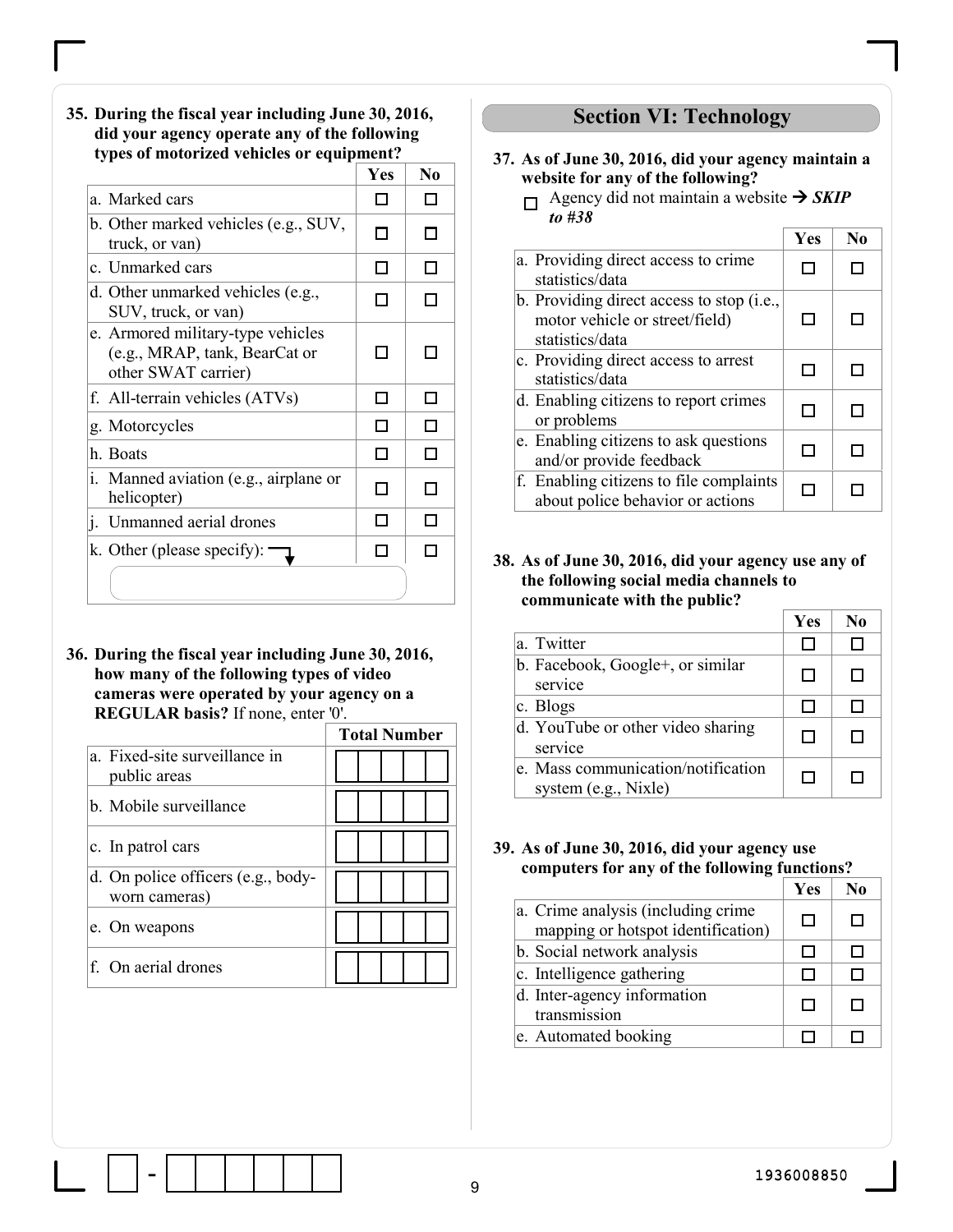- 40. As of June 30, 2016, what was the PRIMARY method for transmitting criminal incident reports from the field to your agency's record management system? Mark only one response. □ Paper report  $\Box$  Voice (cellphone, telephone, recording, radio)
	-
	- $\Box$  In-car fixed laptop/tablet
	- $\Box$  Mobile laptop/tablet or phone



41. As of June 30, 2016, did your agency use any of the following technologies on a REGULAR basis?

|                                                          | Yes           | N <sub>0</sub> |
|----------------------------------------------------------|---------------|----------------|
| a. Automated Fingerprint<br>Identification System (AFIS) |               |                |
| b. Facial recognition                                    |               |                |
| c. License plate readers (LPR)                           |               | $\mathbb{R}^n$ |
| d. Infrared (thermal) imagers                            |               |                |
| e. Electrical/engine disruption                          |               | П              |
| f. Stolen vehicle tracking (e.g.,<br>LoJack)             |               |                |
| g. Tire deflation devices                                |               | П              |
| h. Gunshot detection (e.g.,<br>Shotspotter)              | L             | Г              |
| i.<br>Firearm tracing (e.g., eTrace)                     | $\mathcal{L}$ | Π              |
| j. Ballistic imaging (e.g., NIBN,<br>IBIS)               |               |                |
| k. Global Positioning System (GPS)                       |               |                |

#### 42. As of June 30, 2016, did your agency's field/patrol officers have direct access to the following types of information using in-field vehicle-mounted or mobile computers?

 $\Box$  Agency did not use in-field computers  $\rightarrow$  SKIP to #43

|                                                        | Yes | N <sub>0</sub> |
|--------------------------------------------------------|-----|----------------|
| a. Motor vehicle records                               |     |                |
| b. Driving records                                     |     |                |
| c. Criminal history records                            |     |                |
| d. Warrants                                            |     |                |
| e. Protection orders                                   |     |                |
| f. Inter-agency information system                     |     |                |
| g. Address history (e.g., repeat calls<br>for service) | H   |                |
| h. Crime statistics/mapping                            |     |                |
|                                                        |     |                |

- 43. As of June 30, 2016, did your agency have an operational computer-based personnel performance monitoring/assessment system (e.g., Early Warning or Early Intervention System) for monitoring or responding to problematic officer behavior?
	- □ Yes
	- $\square$  No
- 44. As of June 30, 2016, did your agency maintain its own computerized files with any of the following information?

|                                                  | Yes | No                       |
|--------------------------------------------------|-----|--------------------------|
| a. Arrests                                       |     |                          |
| b. Calls for service                             |     | ×.                       |
| c. Civilian complaints                           |     | П                        |
| d. Criminal incident reports                     | П   | П                        |
| e. Firearms recovered, seized or<br>found        | П   | ┓                        |
| f.<br>Gangs                                      | П   | П                        |
| Informants<br>g.                                 |     |                          |
| h. Intelligence related to terrorist<br>activity |     |                          |
| i. Motor vehicle stops                           |     | П                        |
| Motor vehicle accidents<br>i.                    |     | П                        |
| k. Pawn shop data                                |     | П                        |
| 1. Protective orders                             |     | П                        |
| m. Stolen property                               |     | П                        |
| n. Street/field stops                            |     | П                        |
| o. Use of force incidents                        |     | $\overline{\phantom{0}}$ |
| p. Video surveillance                            |     |                          |
| q. Warrants                                      |     |                          |

### Section VII: Policies and Procedures

Unless otherwise noted, please answer all questions using June 30, 2016 as a reference.

- 45. Which of the following best describes your agency's written policy for pursuit driving? Mark only one response.
	- $\Box$  Prohibition (prohibits all pursuits)
	- $\square$  Discouragement (discourages all pursuits but does not prohibit)
	- $\Box$  Restrictive (restricts decisions of officers to specific criteria such as type of offense or speed)
	- $\Box$  Judgmental (leaves decision to officer's discretion)
	- $\Box$  N/A- Agency does not have a written policy pertaining to vehicle pursuits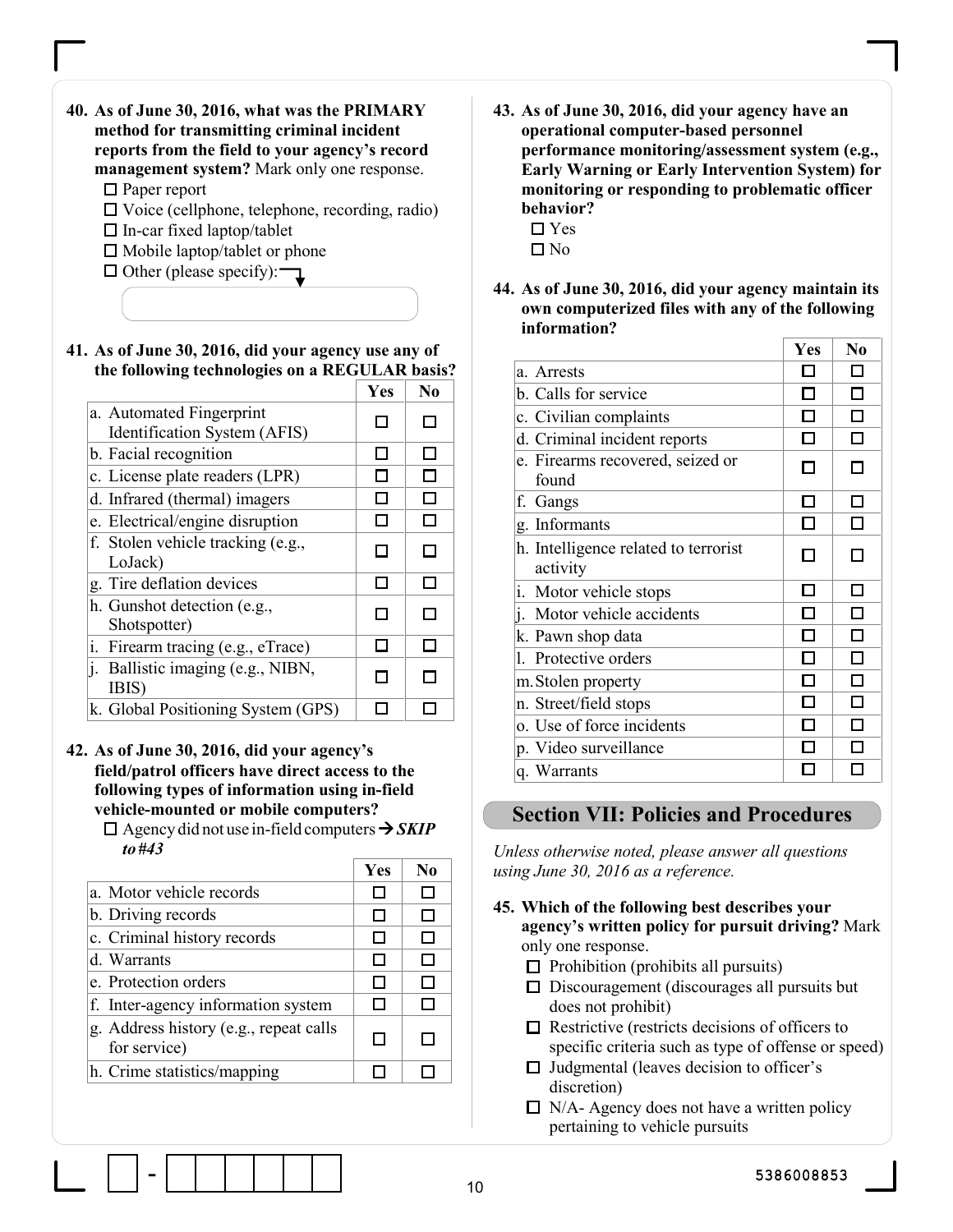#### procedural directives on the following? Officer conduct Tes No a. Use of deadly force/firearm discharge  $\Box$  $\Box$ b. Use of less-lethal force  $\Box$  $\Box$ c. Code of conduct and appearance  $\Box$  $\Box$ d. Maximum work hours allowed  $\Box$  $\Box$ e. Off-duty conduct  $\Box$  $\Box$ Dealing with special populations/situations  $\vert$  Yes  $\vert$  No f. Mentally ill persons  $\Box$  $\Box$ g. Homeless persons □  $\Box$ h. Domestic disputes  $\Box$  $\Box$ i. Juveniles  $\Box$  $\Box$ Procedural Yes No j. In-custody deaths  $\Box$  $\Box$ k. Racial profiling/unbiased policing  $\Box$  $\Box$ l. Civilian complaints  $\Box$  $\Box$  $\Box$  $\Box$ m.Strip searches  $\Box$ n. Acts of terrorism  $\Box$ o. Active shooter  $\Box$  $\Box$ p. Stop and frisk  $\Box$  $\Box$ q. Foot pursuits  $\Box$  $\Box$  $\Box$  $\Box$ r. Motor vehicle stops s. Investigation of employee misconduct  $\Box$  $\Box$  $\Box$  $\Box$ t. Prisoner transport u. Mass demonstrations  $\Box$  $\Box$ v. Reporting use of force  $\Box$  $\Box$  $\Box$  $\Box$ w.Body-worn cameras x. Social media  $\Box$  $\Box$  $\Box$  $\Box$ y. Cultural awareness training

46. Does your agency have written policy or

#### 47. As of June 30, 2016, does your agency require an external investigation in the following situations? Only include investigations conducted by another law enforcement or criminal investigative body. Do NOT include civilian reviews.

|                                                                                             | Yes | No |
|---------------------------------------------------------------------------------------------|-----|----|
| a. Use of force resulting in a subject<br>sustaining serious bodily injury                  |     |    |
| b. Use of force resulting in a<br>subject's death                                           | П   |    |
| c. In-custody death not due to use of<br>force (e.g., suicide, intoxication or<br>accident) | П   |    |
| d. Discharge of a firearm at or in the<br>direction of a person                             | П   |    |

48. Is there a civilian complaint review board or agency in your jurisdiction that reviews complaints against officers in your agency?  $\Box$  Yes  $\Box$  No  $\rightarrow$  *SKIP to #51* 

49. Does the civilian complaint review board or agency have independent investigative authority with subpoena powers?

□ Yes- For all complaint cases  $\square$  Yes- Only for certain complaint types

 $\square$  No

50. Does your agency have a written policy requiring that civilian complaints about USE OF FORCE receive separate investigation outside the chain of command where the accused officer is assigned? □ Yes

 $\square$  No